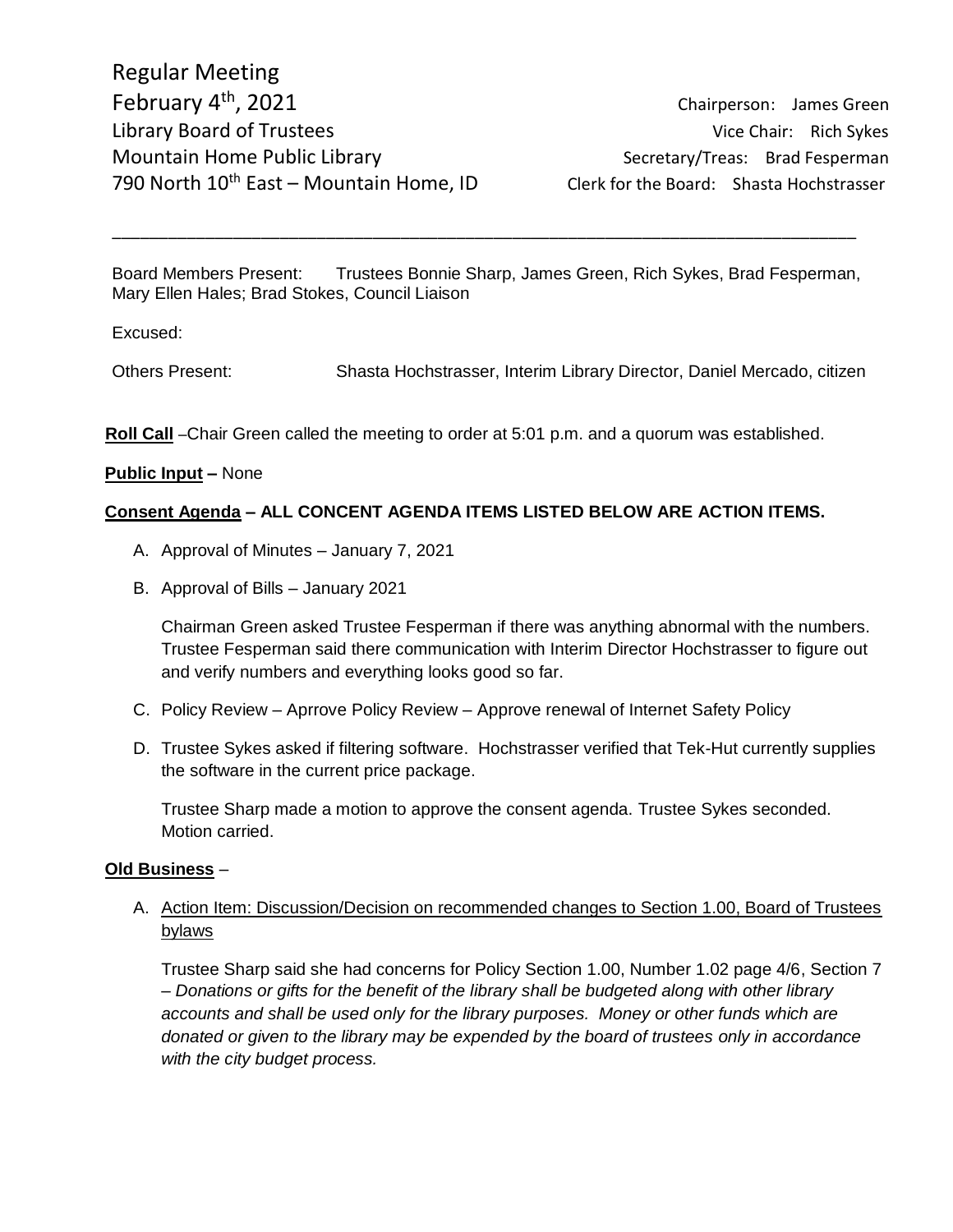Trustee Sharp explained the purpose of The Friends of the Mountain Home Public Library was to provide enhancement to library purposes. Their contributions should not be a given in the Library's donation line. Chairman Green explained the need of a donation line with a projected estimate at the beginning of the fiscal year was for auditing purposes. The donation line does not refer specifically to The Friends of the Mountain Home Public Library nor does the estimate mean the yearly estimate is met but it is required to have a pass-through line for contributions. Trustee Sharp explained that money was never directly given to the Library put that the Library would bring requests for funding needed which would be approved and paid for by The Friends of the Mountain Home Public Library.

Interim Director Hochstrasser explained that not all cash donations are solely given through The Friends of the Mountain Home Public Library and therefore a donation line is needed to itemize those contributions. Hochstrasser suggested that the phrasing of the first sentence be changed to say *Monetary Donations* and strike the words *Or Gifts*.

Trustee Sharp had concern that any donation made to the Library would be given to other city departments for use. Trustee Sykes said that the donations made to the library would stay in the library funds. Trustee Sharp asked Interim Director Hochstrasser to read the entirety of donations paragraph with changes.

*Monetary donations for the benefit of the library shall be budgeted along with other library accounts and shall be used only for the library purposes. Money or other funds which are donated or given to the library may be expended by the board of trustees only in accordance with the city budget process.*

Trustee Sykes made a motion to approve all changes to Section 1.00 in its entirety to reflect State Code and wording changes suggested by Interim Director Hochstrasser. Trustee Fesperman seconded.

The following vote was recorded:

| <b>Trustee Green</b>     | AYE        |
|--------------------------|------------|
| <b>Trustee Sykes</b>     | AYE        |
| <b>Trustee Fesperman</b> | AYE        |
| <b>Trustee Hales</b>     | AYE        |
| <b>Trustee Sharp</b>     | <b>NAY</b> |
|                          |            |

Motion carried.

Trustee Sharp had concern about Section 1.0, Article 2, page 1/6, Section 4. Chairman Green that the motion for the whole section had already been carried. Trustee Sharp asked the record to reflect that their understanding of the vote was specifically for Policy Section 1.00, Number 1.02, page 4/6, Section 7. Trustee Sharp expressed concern on the process and noted not being in the interview process in the past. Trustee Fesperman and Trustee Sykes stated that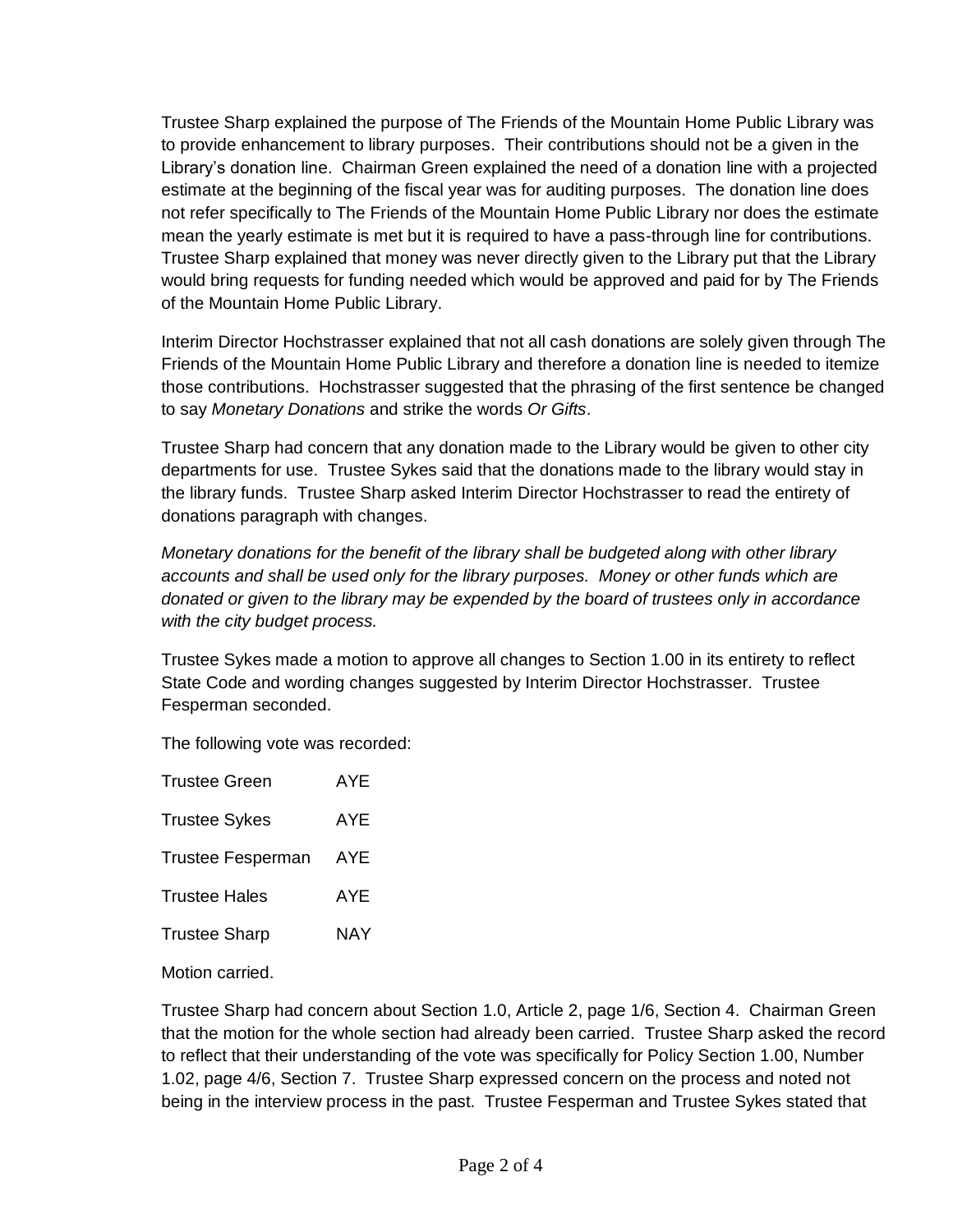Trustee Sharp was at Trustee Fesperman's interview. Trustee Sharp disagreed with the policy stating that these appointments are giving less authority for the managing director.

Chairman Green interjected with comments being appreciated and the board needs to stay on track with the agenda.

## **New Business** –

- A. Trustee Sykes announced that Trustee Hales term appointment expires this month and presented Mountain Home resident Daniel Mercado as new trustee appointee. Daniel currently works for the City of Mountain Home, parent to a 14 year old and has written for 6 issues of the Whistle Pig. Trustee Sykes thanks Trustee Hales for her work as a library board member for 7 years.
- B. Trustee Sharp provided a signed resignation letter effective February 4, 2021 at 8:00pm. Trustee Sharp has served on the Library Board for 14 years and said it was important that there be less contention for those on the board. Chairman Green and Trustee Sykes asked that plaques be made for both Trustee Hales and Trustee Sharp for their service to the Library Board.
- C. Trustee Sykes announced that he will be stepping down as library trustee and will start interviewing for new library board members in the coming weeks.
- D. Trustee Sykes mentioned the City's Strategic Planning meeting held with all City Department Heads to create better communication between departments and create goals as a whole unit as well as individual entities.

# **Director's Report** –

- 1. Light timers were checked to make sure they are scheduled to turn off after hours.
- 2. Cleaning Bid is more expensive than what we currently have by \$1,700.00 a year so there's no need to change companies.
- 3. Stucco & Painting Bids are being collected and will be compared in the coming months.
- 4. Continued Education opportunities for staff encouraged. Cross training of copy cataloging being implemented and staff are keeping track of the educational classes they are taking. The Library Board encourages applying for grants. Interim Director Hochstrasser just learned of a potential Summer Intern grant opportunity the library could apply for.
- 5. Phone Bid gives the library the opportunity to own phones instead of renting.
- 6. The Library Board approved the Non-Resident Card fee policy in October 2020 and the 2019 Library Statistical Report provides the updated calculations for card fees plus tax to be as follows:

6 Months – \$18.82

1 Year - \$37.63

Student - \$3.18

The rate will change at the beginning of each year as the updated Library Statistical Report becomes available.